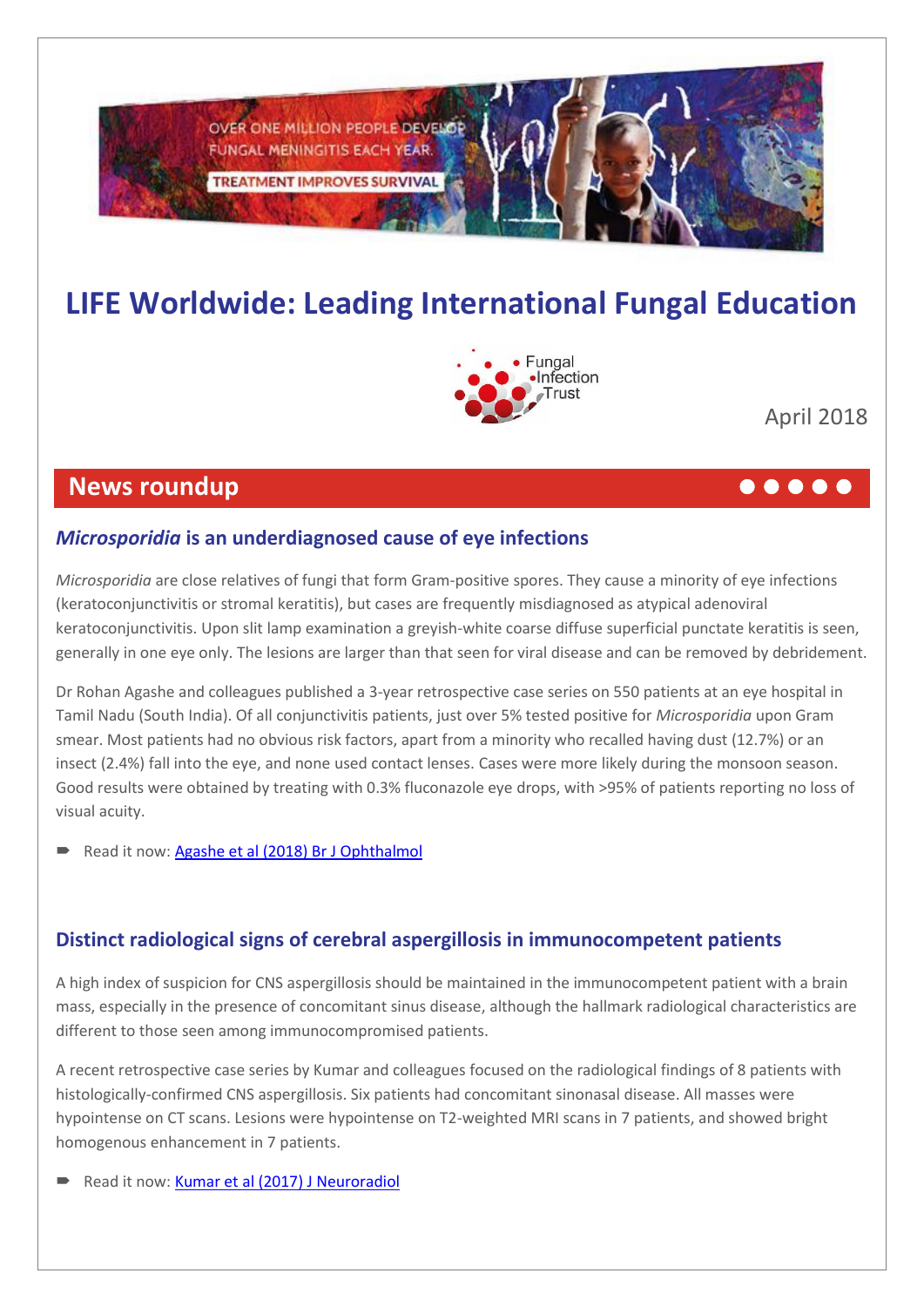### **Fluconazole plus flucytosine an alternative to amphotericin B for cryptococcal meningitis**

Antifungal drugs are unavailable in some healthcare systems, either due to cost or because the drug is simply not licensed in that country. Fluconazole monotherapy is sometimes used instead of amphotericin B for cryptococcal meningitis, but this gives slower fungal clearance.

The results of the phase 3 open-label [ACTA study](http://dignitasinternational.org/research/the-acta-study/) were recently published in the New England Journal of Medicine. A shortened induction phase of 1 week of amphotericin B (rather than the usual 2 weeks) plus flucytosine was noninferior to 2 weeks of amphotericin B in terms of mortality. They also show that the combination of oral fluconazole plus flucytosine can be used if amphotericin B is not available.

Read it now: Molloy [et al \(2018\) N Engl J Med](http://www.nejm.org/doi/10.1056/NEJMoa1710922?url_ver=Z39.88-2003&rfr_id=ori:rid:crossref.org&rfr_dat=cr_pub%3dwww.ncbi.nlm.nih.gov) 

## **Story in full and the contract of the contract of the contract of the contract of the contract of the contract of the contract of the contract of the contract of the contract of the contract of the contract of the contrac**

### **First RCT directly comparing itraconazole with prednisolone for acute ABPA**

Guidelines have traditionally recommended glucocorticoids for first-line treatment of ABPA, but an RCT conducted in India (N=131) suggests itraconazole monotherapy could be a useful alternative to prednisolone, and has a lower burden of side effects. However, it is important to closely monitor patients treated with itraconazole as around 12% do not respond to this treatment.

Allergic bronchopulmonary aspergillosis (ABPA) is an immune reaction against colonisation of the lungs by *Aspergillus fumigatus*. The global burden is thought to be around 5 million, with 1.4 million cases in India alone. Early diagnosis is essential to prevent progression to bronchiectasis and pulmonary fibrosis.

Dr Ritesh Agarwal and colleagues at [PGIMER](http://pgimer.edu.in/PGIMER_PORTAL/PGIMERPORTAL/home.jsp) (Chandigarh, India) conducted an open-label randomised controlled trial comparing oral itraconazole (n=68) against prednisolone (n=63) as a first-line treatment in acute ABPA. All (100%) patients taking prednisolone achieved a treatment response, while 88% of patients on itraconazole did so; there were no obvious characteristics in common between non-responders. Itraconazole was not associated with many of the [Cushingoid side effects](https://www.medicinenet.com/script/main/art.asp?articlekey=9080) that glucocorticoids are notorious for, although [elevated ASTs/ALTs](https://www.healthline.com/health/transaminitis) were seen in more itraconazole patients (15%) than prednisolone patients (0%).

Overall, these results suggest that itraconazole makes a good alternative for patients who cannot tolerate glucocorticoids (e.g. those with uncontrolled diabetes, obesity or osteoporosis), but treatment must be monitored as around 12% of patients will not respond.



Read it now: Agarwal et al (2018) A Randomized Trial of Itraconazole vs Prednisolone in Acute-Stage Allergic [Bronchopulmonary Aspergillosis Complicating Asthma. Chest.](http://life-worldwide.org/assets/uploads/files/AgarwalIvP2018.pdf)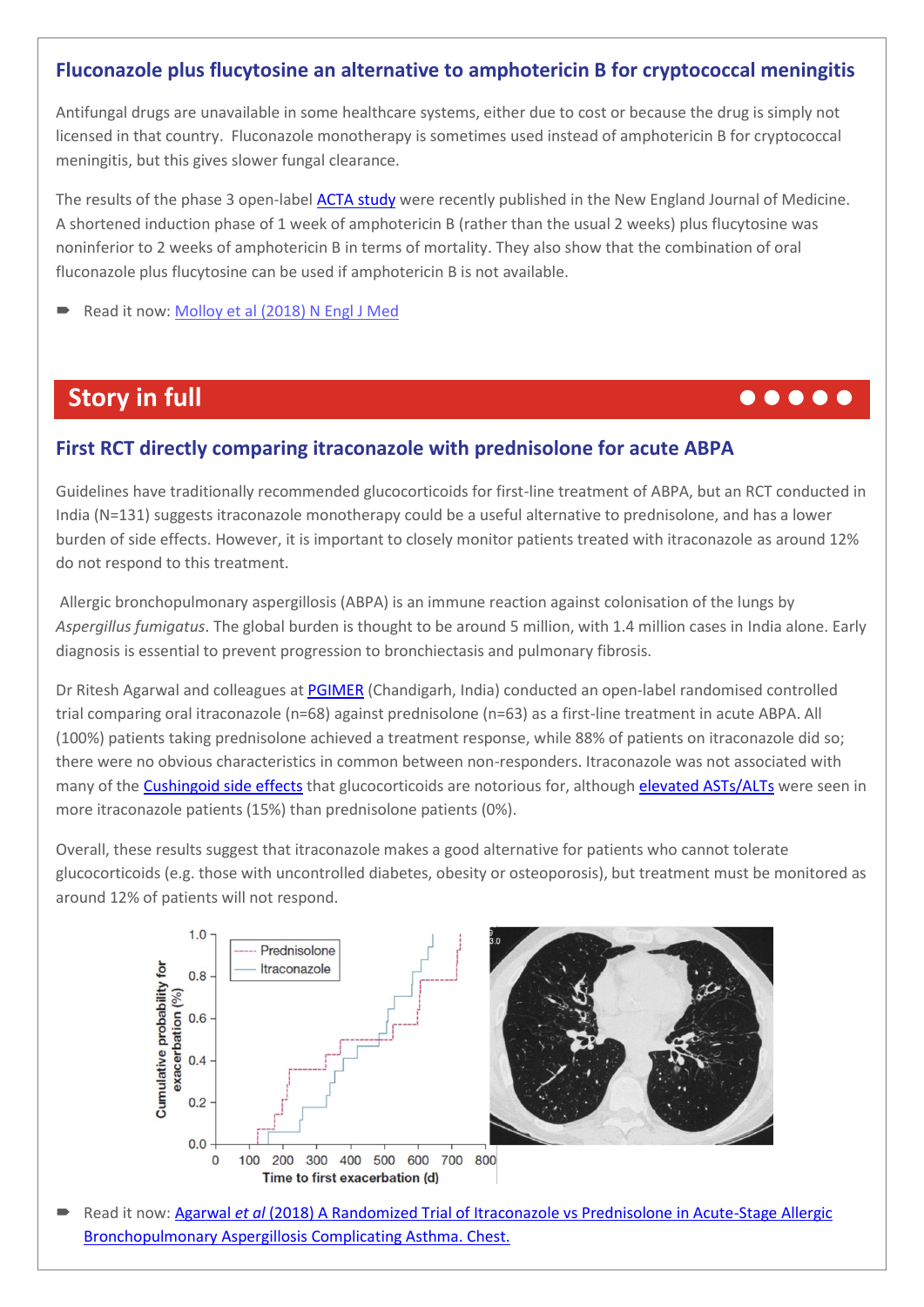## **Diagnostic tip: Galactomannan ELISA testing**  $\bullet \bullet \bullet \bullet \bullet \bullet$

Galactomannan is a fungal cell wall antigen that is shed into the bloodstream during infections with *Histoplasma*, *Aspergillus* or *Talaromyces* (formerly *Penicillium*) *marneffei*; therefore, other clinical features must be used to differentiate between them. Commercial [ELISA-based](http://www.life-worldwide.org/fungal-diseases/antigen-testing) kits are available from [IMMY,](http://www.immy.com/products/histoplasma-antigen-enzyme-immunoassay-eia/) [Platelia](http://www.bio-rad.com/webroot/web/pdf/inserts/CDG/en/62794_881115_EN.pdf) (Bio-Rad) an[d MiraVista.](http://www.life-worldwide.org/assets/uploads/files/Clin%20Infect%20Dis_-2016-Richer-896-902.pdf)

- Performance of the Platelia assay was measured by Iriart *et al* (2014) among AIDS patients in French Guiana, where *Histoplasma capsulatum* is endemic. A cutoff OD of 0.4 yielded a sensitivity of 82% and specificity of 100%.
- Performance of the Platelia assay was also evaluated by Zheng *et al* (2015) for detecting talaromycosis among AIDS patients in non-endemic regions of China. A cutoff of 1.0 yielded a sensitivity of 96% and specificity of 91%.

Note that azole prophylaxis can reduce the sensitivity, and some *Aspergillus* isolates are poor producers.

Read more about **galactomannan testing** 

## **Section in the spotlight: Guidelines** *Section in the spotlight: Guidelines*

You may have spotted the changes we made to our guidelines section earlier this month. As well as updating and adding lots of links, the format has been changed to make it easier and less data-hungry to view on mobile devices.

Where formal guidelines are not available, we try to include one or two up-to-date reviews that give recommendations. If there are any other links you'd like to see included, please [let us know.](mailto:info@life-worldwide.org?subject=Guidelines%20section)

[Go there](http://life-worldwide.org/fungal-diseases/guidelines) now

## **Courses and Courses and Courses and Courses and Courses and Courses and Courses and Courses and Courses and**

- 5-day course on [Infectious Diseases in Adults](https://id.hmscme.com/) at Harvard Medical School, Boston (30 April-4 May 2018).
- Spanish-language 2-year postgraduate course in [Medical Mycology](https://www.google.co.uk/url?sa=t&rct=j&q=&esrc=s&source=web&cd=2&cad=rja&uact=8&ved=0ahUKEwii6MPun_HYAhUBIcAKHXE7AqgQFggsMAE&url=http%3A%2F%2Fwww.life-worldwide.org%2Fassets%2Fuploads%2Ffiles%2FVenezuelan%2520Medical%2520Mycology%2520postgraduate%2520course%25255b1%25255d.doc&usg=AOvVaw0OvJQWHisWHy7zDxydrtTc) at the [INHRR](http://www.inhrr.gob.ve/) in Venezuela.
- A 6-day course entitled [6th Central European Summer Course on Mycology: Biology of Pathogenic Fungi](http://www.cesc.hu/) and the 3rd Rising Stars in Mycology Workshop will be held in Szeged, Hungary between 6-11th June 2018.
- [Molecular Mycology \(MOMY\): Current Approaches to Fungal Pathogenesis](http://www.mbl.edu/education/courses/molecular-mycology/) (Woods Hole, Massachusetts; 30 July-15 Aug).



The English-language version of the final module of our Moodle-based online course on fungal histology and microscopy has now been released at Microfungi.net Organized in partnership between the Fungal Infection Trust and the University of Manchester, this is the only free online university-accredited course currently available.

**Module 4: identification of rare fungi and histology of unusual tissue reactions to infection**

## **Conferences**

- [ASM Microbe 2018](http://www.asmmicrobe.org/) (Atlanta GA; 7-11 June)
- **[ISHAM Congress](http://www.isham2018.org/en/Home_10_6_12.html)** (Amsterdam; 30 June-4 July), followed by ISHAM Working Groups on Black Yeasts and Chromoblastomycosis (Utrecht; 5-6 July 2018)
- [MSGERC](http://www.msgerc.org/) (Big Sky, MT; 25-28 Sep) (call for abstracts deadline is 30 April)